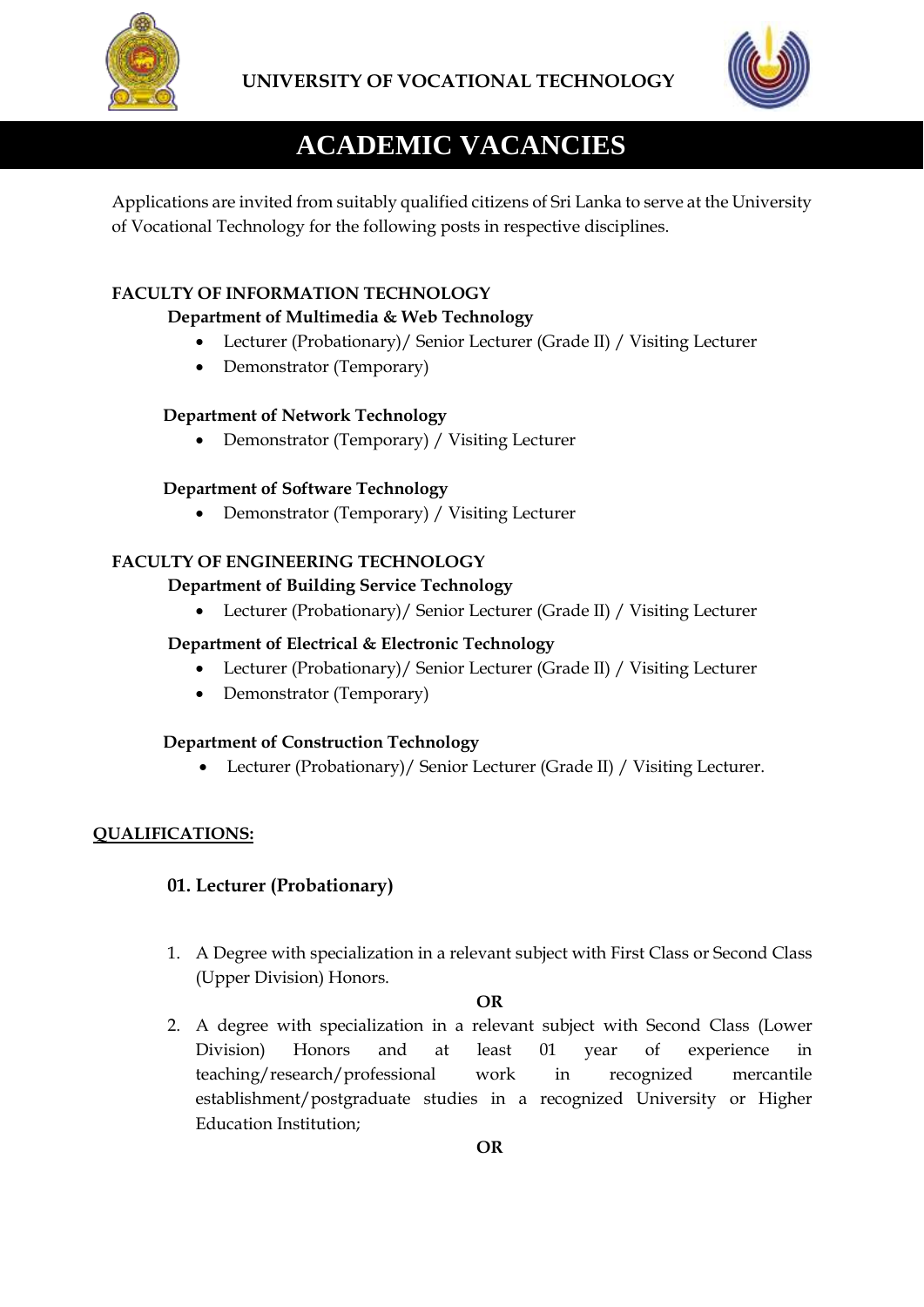3. (a.) A degree with specialization in the relevant subject without Honors or any other general degree with at least Second Class Honors,

#### **AND**

 (b.) A Postgraduate Degree with duration of at least 02 academic years in the Relevant subject with a research component by way of thesis/dissertation;

#### **OR**

4. (a.) A Degree or equivalent professional qualification offered or recognized by a professional institution established by an Act of Parliament of Sri Lanka in the relevant subject

#### **AND**

 (b.) One year Master Degree in the relevant subject or equivalent further professional qualification offered or recognized by a professional institution established by an Act of Parliament of Sri Lanka

#### **AND**

 (c.) (i) Five (5) years professional experience after graduation or after securing professional qualification given in 4(a) (for external applicants)

#### **OR**

(ii) Five (5) years teaching / library experience after graduation or obtaining equivalent professional qualification given in 4(a) (for internal applicants) in recognized Higher Educational Institution

#### **02. Senior Lecturer (Grade II)**

1. Candidates shall possess the academic qualifications required for Lecturer (Probationary).

#### **AND**

(i) A Master Degree obtained after a full-time course of study of at least two academic years (or an equivalent part-time course of study) with a research component by way of thesis/dissertation or a Doctoral Degree.

#### *OR*

(ii) Master Degree of a minimum duration of 20 months with a substantial research component or Master Degree with at least 60 Carnegie Credit units with not less than 15 credit units of research by way of thesis/dissertation in the relevant field/discipline or a Doctoral Degree.

#### *OR*

(iii) Professional qualification offered or recognized by a professional institution established by an Act of Parliament of Sri Lanka and experience in a recognized mercantile establishment (which are not considered at the time ofrecruitment to the category of Lecturer (Probationary) as will be approved by the Board of Governors of the University of Vocational Technology upon the recommendation of the Admission, Accreditation and Quality Assurance Council of the University of Vocational Technology.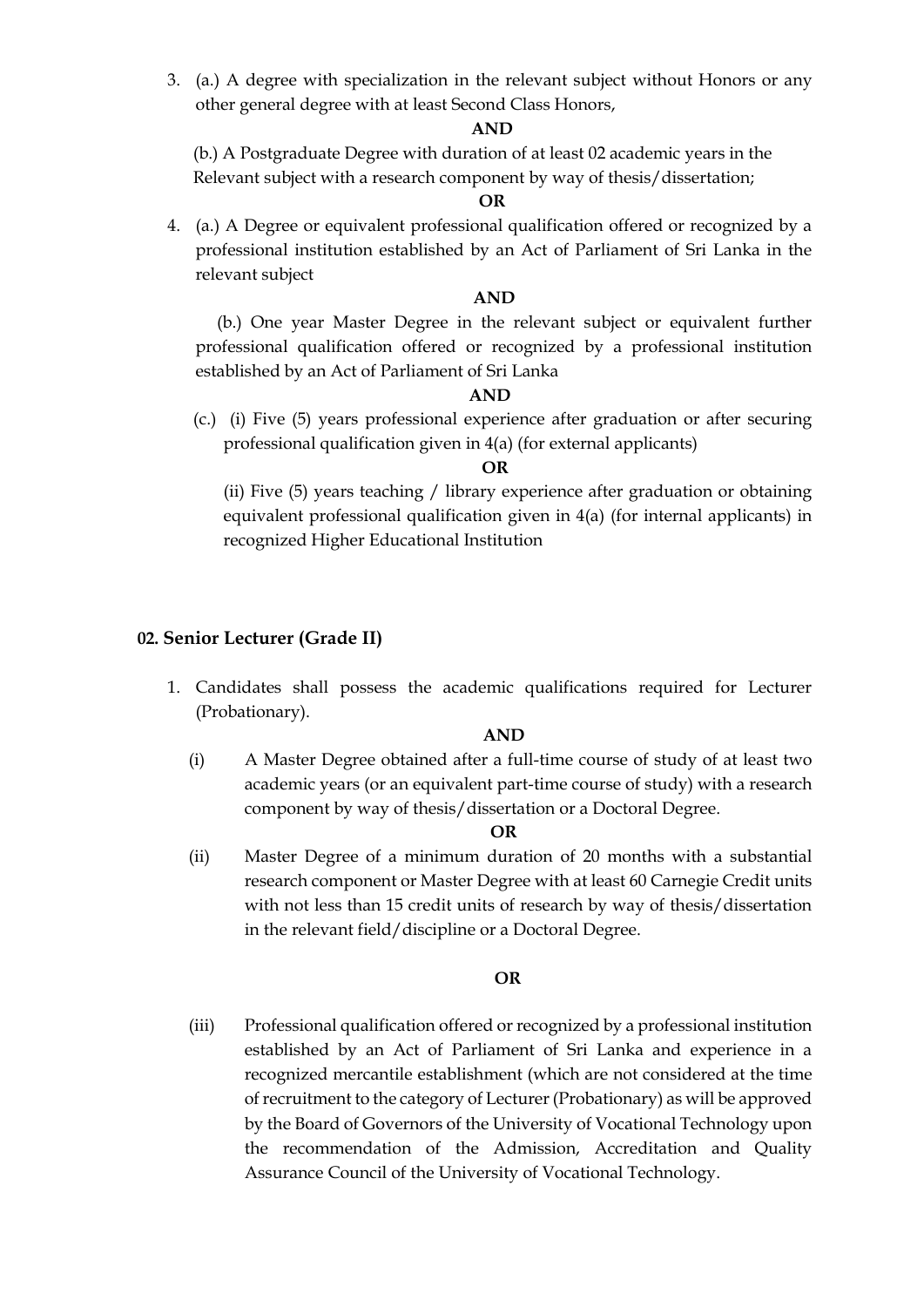- 2. At least six (06) years' experience in one or more of the following :
	- I. Teaching at University Level or/Higher Educational Institution.
	- II. Professional experience in a recognized mercantile establishment.
	- III. Research relevant to his/her field of specialization in a recognized Institution.
	- IV. Postgraduate Studies.

Note.

- "Degree", "Masters degree", "Doctoral Degree "means Degree/Masters Degree/Doctoral Degree offered by a university or a Higher Educational institute established by an Act of Parliment5 of Sri Lanka or recognized by the University Grand Commission of Sri Lanka.
- "Degree in the relevant field" means a degree relevant to the degree programmed conducted by the university of Vocational Technology.

# **03. Demonstrator (Temporary)**

A Degree in the relevant filed

Note.

- "Degree", means Degree offered by a University or a Higher Educational Institution established by an Act of Parliament of Sri Lanka or Recognized by the University Grant Commission of Sri Lanka.
- 'In the relevant field' means a degree relevant to the degree programmes conducted by the University of Vocational Technology.

# **04. Visiting Lecturer**

- I. First category qualification stipulated to the post of Lecturer (Probationary) **AND**
- II. Master or higher level Post graduate Degree in relevant subject area

**AND**

III. Minimum of five (05) years professional experience / industry exposure as a practitioner in the relevant subject area.

# **SALARY SCALES:**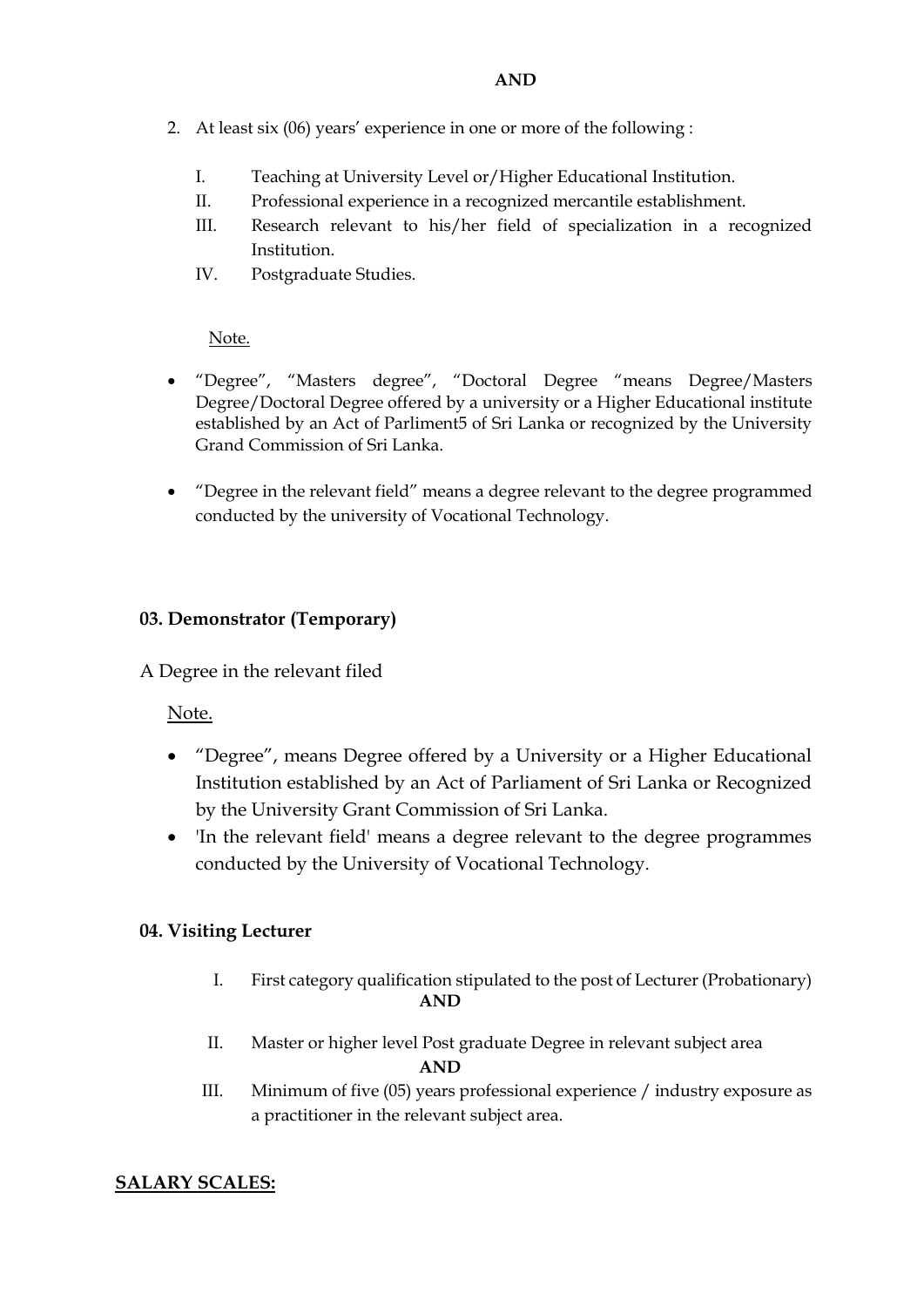### 01. **Lecturer (Probationary)/ Senior Lecturer (Grade II)**

Salaries will be paid in accordance with the University Grant Commission Circular No: 17/2016

# 02. **Demonstrator (Temporary)**

• A fixed salary will be paid in accordance with the University Grant Commission Circular No: 17/2016 dated 05.12.2016.

### 03. **Visiting Lecturer Appointments**

 Lecture hour - 1500/- Practical hour – 600/- Payments will be done based on the hours of respective course module.

# **NATURE OF APPOINTMENT:**

The appointment is temporary with entitlement to "Employees Provident Fund and Employees Trust Fund". Period of appointment is limited to one year.

# **AGE:**

# **01. Lecturer (Probationary)/ Senior Lecturer (Grade II)/ Visiting Lecturer**

• Age should be not less than twenty two (22) years and not more than sixty (60) years.

# **02. Demonstrator (Temporary)**

• Age should be not less than twenty two (22) years and more than forty five (45) years

# **SELECTION PROCEDURE:**

• Structured Interview

# **GENERAL INSTRUCTIONS:**

- The candidates who apply for more than one post should submit separate applications for each post.
- The post applied for should be marked on the top left hand corner of the envelope.
- Applicants presently employed in Higher Educational Institutions, Government Departments and Government Corporations should submit a letter with the application indicating the consent of the Head of the Institution